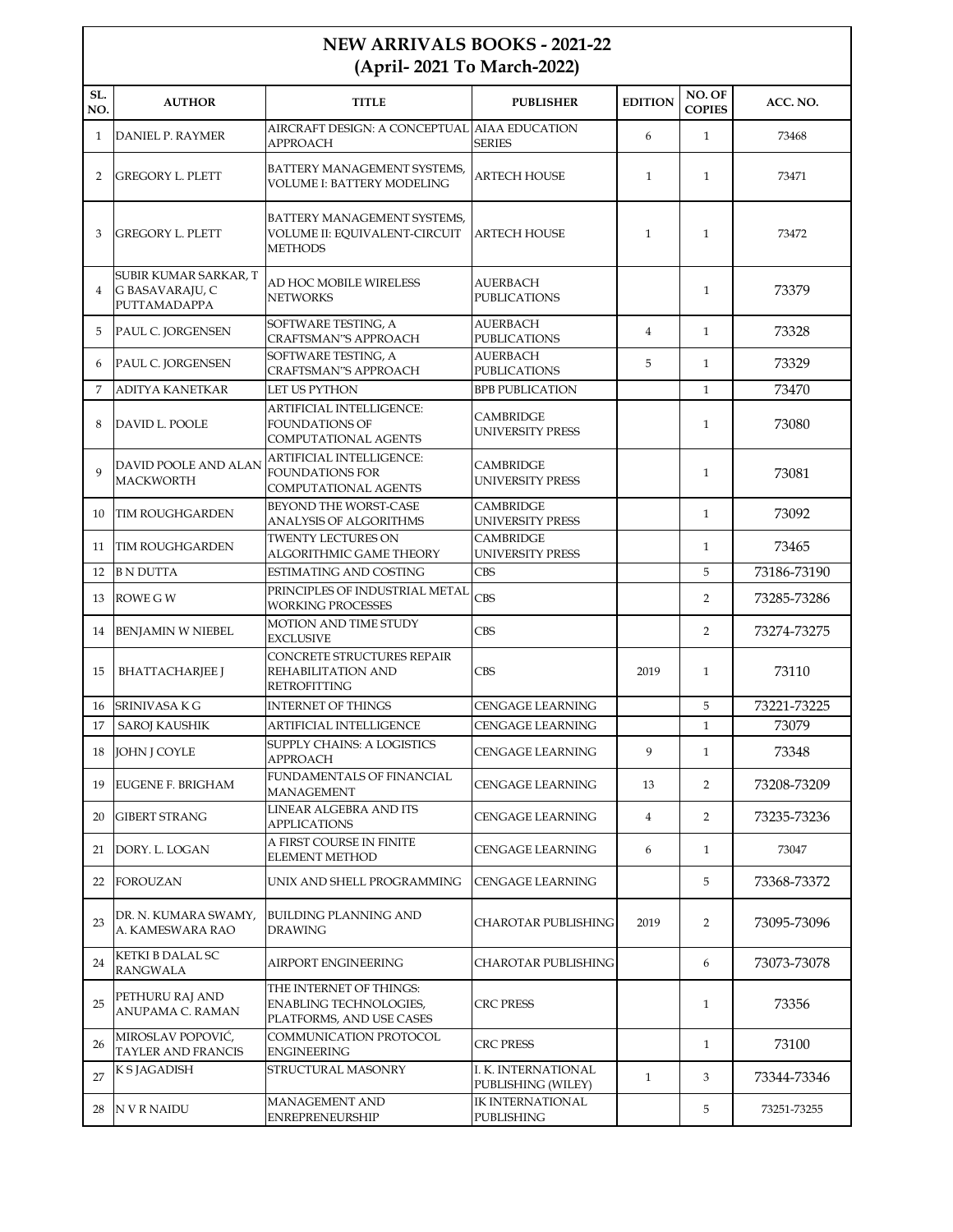| 29 | <b>SALMAN K. SALMAN</b>                | INTRODUCTION TO THE SMART<br><b>GRID CONCEPTS. TECHNOLOGIES</b><br><b>AND EVOLUTION</b>                                           | <b>INSTITUTION OF</b><br><b>ENGINEERING AND</b><br><b>TECHNOLOGY</b> | $\mathbf{1}$ | $\mathbf{1}$   | 73501         |
|----|----------------------------------------|-----------------------------------------------------------------------------------------------------------------------------------|----------------------------------------------------------------------|--------------|----------------|---------------|
| 30 | V.K. JAIN                              | <b>CRYPTOGRAPHY AND NETWORK</b><br><b>SECURITY</b>                                                                                | <b>KHANNA</b>                                                        |              | $\mathbf{1}$   | 73498         |
| 31 | <b>JAIN V.K</b>                        | <b>DATA SCIENCES</b>                                                                                                              | <b>KHANNA</b>                                                        |              | $\mathbf{1}$   | 73405         |
| 32 | <b>CHOPRA RAJIV</b>                    | <b>MACHINE LEARNING</b>                                                                                                           | <b>KHANNA</b>                                                        |              | $\mathbf{1}$   | 73449         |
| 33 | <b>ANSHUL KAUSHIK</b>                  | BLOCK CHAIN AND CRYPTO<br><b>CURRENCIES</b>                                                                                       | KHANNA                                                               |              | $\overline{2}$ | 73397-73398   |
| 34 | <b>GREWAL</b>                          | <b>HIGHER ENGINEERING</b><br><b>MATHEMATICS</b>                                                                                   | <b>KHANNA</b>                                                        |              | 5              | 73212-73216   |
| 35 | TRIVEDI, M.C                           | A CLASSICAL APPROACH TO<br><b>ARTIFICAL INTELLIGENCE</b>                                                                          | KHANNA                                                               |              | $\mathbf{1}$   | 73378         |
| 36 | <b>JAIN V.K</b>                        | <b>BIG DATA AND HADOOP</b>                                                                                                        | <b>KHANNA</b>                                                        |              | $\mathbf{1}$   | 73396         |
| 37 | <b>GAURAV GUPTA</b>                    | <b>INFORMATION SECURITY AND</b><br><b>CYBER LAW</b>                                                                               | <b>KHANNA</b>                                                        |              | $\overline{2}$ | 73440-73441   |
| 38 | <b>JEEVA JOSE</b>                      | MACHINE LEARNING USING<br>PYTHON                                                                                                  | <b>KHANNA</b>                                                        |              | $\mathbf{1}$   | 73448         |
| 39 | <b>SUNIL S RAO</b>                     | TESTING AND COMMISSIONING<br>OPERATION AND MANAGEMENT<br>OF ELECTRICAL EQUIPMENT                                                  | <b>KHANNA</b>                                                        |              | $\overline{4}$ | 73351-73354   |
| 40 | P.S. BIMBHRA                           | <b>ELECTRIC MACHINES</b>                                                                                                          | <b>KHANNA</b>                                                        |              | 10             | 73410-73419   |
| 41 | P.S. BIMBHRA                           | ELECTRICAL MACHINERY                                                                                                              | <b>KHANNA</b>                                                        |              | 10             | 73420-73429   |
| 42 | <b>AK BABU</b>                         | ELECTRIC & HYBRID VEHICLES                                                                                                        | KHANNA                                                               |              | $\overline{4}$ | 73156-73159   |
| 43 | R.K. BANSAL                            | A TEXTBOOK OF FLUID<br>MECHANICS AND HYDRAULIC<br><b>MACHINES</b>                                                                 | <b>LAXMI PUBLICATIONS</b>                                            |              | 5              | 73058-73062   |
| 44 | S K DUGGAL                             | LIMIT STATE DESIGN OF STEEL<br><b>STRUCTURES</b>                                                                                  | MCGRAW-HILL                                                          | 3            | $\overline{4}$ | 73230-73233   |
| 45 | M.L. GAMBHIR AND<br><b>NEHA JAMWAL</b> | <b>BUILDING AND CONSTRUCTION</b><br><b>MATERIALS: TESTING AND</b><br>QUALITY CONTROL (LAB MANUAL   MCGRAW-HILL<br><b>SERIES</b> ) |                                                                      |              | $\overline{2}$ | 73093-73094   |
| 46 | UNNIKRISHNAN PILLAI                    | REINFORCED CONCRETE DESIGN                                                                                                        | MCGRAW-HILL                                                          |              | 5              | 73303-73307   |
| 47 | <b>S PONNUSWAMY</b>                    | <b>BRIDGE ENGINEERING</b>                                                                                                         | MCGRAW-HILL                                                          | 2017         | $\mathbf{1}$   | 73481         |
| 48 | <b>ROGER S PRESSMAN</b>                | SOFTWARE ENGINEERING A<br>PRACTITIONER'S APPROACH                                                                                 | MCGRAW-HILL                                                          | 8            | 5              | 73323-73327   |
| 49 | HERBERT SCHILDT                        | <b>JAVA THE COMPLETE REFERENCE</b>                                                                                                | MCGRAW-HILL                                                          | 11           | 4              | 73226-73229   |
| 50 | <b>CHETANKUMAR G</b><br><b>SHETTY</b>  | AUGMENTED REALITY                                                                                                                 | MCGRAW-HILL                                                          | $\mathbf{1}$ | $\mathbf{1}$   | 73385         |
| 51 |                                        | ABRAHAN SILBERSCHATZ DATABASE SYSTEM CONCEPTS                                                                                     | MCGRAW-HILL                                                          | 7            | 4              | 73406-73409   |
| 52 | E BALAGURUSAMY                         | PROGRAMMING IN ANSI C                                                                                                             | MCGRAW-HILL                                                          | 8            | 10             | 73288-73297   |
| 53 | <b>FOROUZAN</b>                        | DATA COMMUNICATIONS AND<br>NETWORKING                                                                                             | MCGRAW-HILL                                                          |              | 5              | 73116-73120   |
| 54 | E BALAGURUSAMY                         | OBJECT ORIENTED PROGRAMMING<br>WITH C ++                                                                                          | MCGRAW-HILL                                                          |              | 5              | 73276-73280   |
| 55 | <b>MARTIN BROWN</b>                    | PYTHON THE COMPLETE<br><b>REFERENCE</b>                                                                                           | MCGRAW-HILL                                                          |              | 4              | 73299-73302   |
| 56 | <b>KOTHARI</b>                         | <b>BASIC ELECTRONICS</b>                                                                                                          | MCGRAW-HILL                                                          |              | 8              | 73082 - 73089 |
| 57 | <b>KULASHRESHTHA</b>                   | <b>BASIC ELECTRICAL ENGINEERING</b>                                                                                               | MCGRAW-HILL                                                          |              | 10             | 73386-73395   |
| 58 | M. LAXMIKANTH                          | <b>INDIAN POLITY</b>                                                                                                              | MCGRAW-HILL                                                          |              | $\mathbf{1}$   | 73220         |
| 59 | <b>SINGH RAMESH</b>                    | INDIAN ECONOMY FOR CIVIL<br>SERVICES, UNIVERSITIES AND<br>OTHER EXAMINATIONS                                                      | MCGRAW-HILL                                                          | 13           | $\mathbf{1}$   | 73219         |
| 60 | NITIN SINGHANIA                        | INDIAN ART AND CULTURE FOR<br>CIVIL SERVICES AND OTHER<br><b>COMPETITIVE EXAMINATIONS</b>                                         | MCGRAW-HILL                                                          | 3            | $\mathbf{1}$   | 73218         |
|    | 61 ARUN SHARMA                         | TEACH YOURSELF QUANTITATIVE<br>APTITUDE                                                                                           | MCGRAW-HILL                                                          |              | $\mathbf{1}$   | 73482         |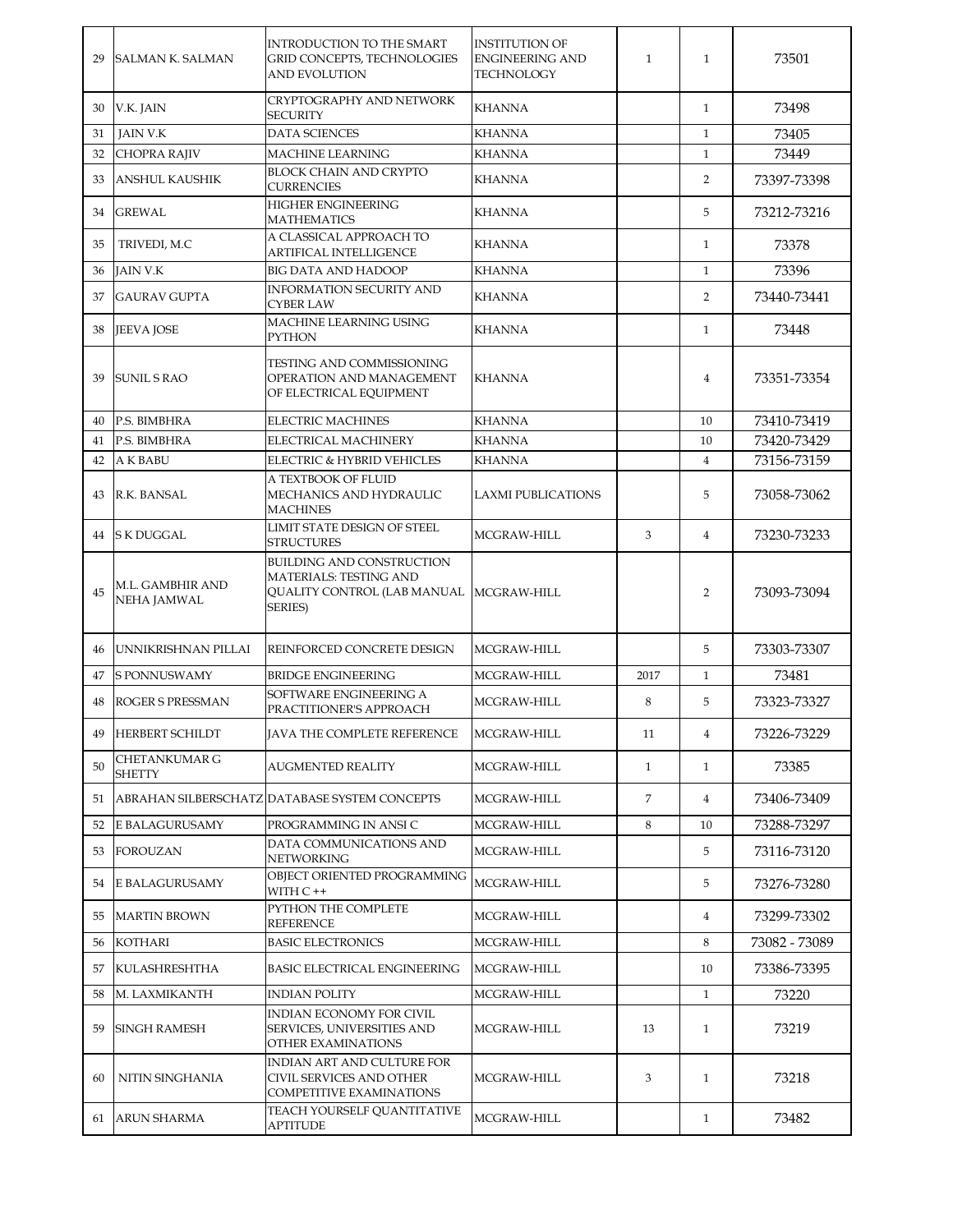| 62 | <b>ABHIJIT GUHA</b>                                                    | QUANTITATIVE APTITUDE FOR ALL<br><b>COMPETITIVE EXAMINATIONS</b>                                       | MCGRAW-HILL       | 6              | $\mathbf{1}$   | 73483       |
|----|------------------------------------------------------------------------|--------------------------------------------------------------------------------------------------------|-------------------|----------------|----------------|-------------|
| 63 | M Y KHAN AND P K JAIN                                                  | <b>BASIC FINANCIAL MANAGEMENT</b>                                                                      | MCGRAW-HILL       | 3              | $\mathbf{1}$   | 73090       |
| 64 | PN RAO                                                                 | CAD/CAM PRINCIPLES &<br><b>APPLICATIONS</b>                                                            | MCGRAW-HILL       | 3              | $\mathbf{1}$   | 73097       |
| 65 | P K NAG                                                                | ENGINEERING THERMODYNAMICS MCGRAW-HILL                                                                 |                   |                | $\mathbf{1}$   | 73183       |
| 66 | PN RAO                                                                 | MANUFACTURING TECHNOLOGY<br>VOL 1 FOUNDARY FORMING &<br>WELDING                                        | MCGRAW-HILL       | $\overline{4}$ | $\mathbf{1}$   | 73256       |
| 67 | PRASANNA CHANDRA                                                       | PROJECTS PLANNING ANALYSIS<br><b>SELECTION FINANCING</b><br><b>IMPLEMENTATION &amp; REVIEW</b>         | MCGRAW-HILL       | 8              | $\mathbf{1}$   | 73298       |
| 68 | <b>SSRATTAN</b>                                                        | STRENGTH OF MATERIALS                                                                                  | MCGRAW-HILL       |                | $\overline{4}$ | 73330-73333 |
| 69 | <b>DONALD J BOWERSOX</b>                                               | SUPPLY CHAIN LOGISTICS<br><b>MANAGEMENT</b>                                                            | MCGRAW-HILL       | 3              | $\mathbf{1}$   | 73347       |
| 70 | <b>RICHARD BRONSON</b>                                                 | THEORY & PROBLEMS OF<br>OPERATIONS RESEARCH SCHAUM<br><b>OUTLINE SERIES</b>                            | MCGRAW-HILL       | $\overline{2}$ | $\mathbf{1}$   | 73282       |
| 71 | <b>SS RATTAN</b>                                                       | THEORY OF MACHINES                                                                                     | MCGRAW-HILL       | $\overline{4}$ | $\mathbf{1}$   | 73357       |
| 72 | <b>ANAND K BEWOOR</b>                                                  | METROLOGY AND MEASUREMENT                                                                              | MCGRAW-HILL       | $\overline{4}$ | $\overline{2}$ | 73261-73262 |
| 73 | <b>KHAN AND JAIN</b>                                                   | FINANCIAL MANAGEMENT: TEXT,<br>PROBLEMS AND CASES                                                      | MCGRAW-HILL       | 6              | $\overline{2}$ | 73191-73192 |
| 74 | <b>M ASHRAF RAZVI</b>                                                  | EFFECTIVE TECHNICAL<br>COMMUNICATION                                                                   | MCGRAW-HILL       | $\overline{2}$ | $\overline{2}$ | 73154-73155 |
| 75 | PRASANNA CHANDRA                                                       | FINANCIAL MANAGEMENT                                                                                   | MCGRAW-HILL       | 10             | $\overline{2}$ | 73197-73198 |
| 76 | <b>WILLIAM F SMITH</b>                                                 | MATERIALS SCIENCE &<br>ENGINEERING IN SI UNITS W/CD                                                    | MCGRAW-HILL       | $\overline{4}$ | $\mathbf{1}$   | 73259       |
| 77 | <b>CLIFFORD GRAY</b>                                                   | PROJECT MANAGEMENT THE<br><b>MANAGERIAL PROCESS</b>                                                    | MCGRAW-HILL       |                | $\mathbf{1}$   | 76451       |
| 78 | RICHARD G. BUDYNAS, J.<br>KEITH NISBETT, KIATFA<br><b>TANGCHAICHIT</b> | SHIGLEY'S MECHANICAL<br><b>ENGINEERING DESIGN</b>                                                      | MCGRAW-HILL       | 11             | 8              | 73454-73461 |
| 79 | <b>KENNETH ROSEN</b>                                                   | DISCRETE MATHEMATICS AND ITS<br><b>APPLICATIONS</b>                                                    | MCGRAW-HILL       | $\overline{7}$ | $\overline{2}$ | 73150-73151 |
| 80 | J. MONKS                                                               | <b>OPERATIONS MANAGEMENT:</b><br>THEORY AND PROBLEMS                                                   | MCGRAW-HILL       | 3              | $\mathbf{1}$   | 73317       |
| 81 | C.P. PAUL AND A.N.<br><b>IINOOP</b>                                    | ADDITIVE MANUFACTURING                                                                                 | MCGRAW-HILL       | $\mathbf{1}$   | $\overline{4}$ | 73380-73383 |
| 82 | FERDINAND P. BEER, E.<br>JOHN T. DEWOLF                                | RUSSELL JOHNSTON JR, & MECHANICS OF MATERIALS                                                          | MCGRAW-HILL       | 8              | $\mathbf{1}$   | 73260       |
| 83 | <b>DONALD A NEAMEN</b>                                                 | MICROELECTRONICS: CIRCUIT<br>ANALYSIS AND DESIGN                                                       | MCGRAW-HILL       | $\overline{4}$ | 3              | 73160-73162 |
| 84 | C. R. KOTHARI                                                          | RESEARCH<br>METHODOLOGY (ENGLISH,<br>PAPERBACK, KOTHARI C. R.)                                         | <b>NEW AGE</b>    | $\overline{2}$ | 9              | 73308-73316 |
| 85 | S L KAKANI                                                             | COMMUNICATION SYSTEMS                                                                                  | <b>NEW AGE</b>    |                | $\overline{2}$ | 73101-73102 |
| 86 | <b>NVRNAIDU</b>                                                        | <b>ENGINEERING ECONOMY</b>                                                                             | <b>NEW AGE</b>    |                | 5              | 73173-73177 |
| 87 | V.M. RADHAKRISHNAN                                                     | WELDING TECHNOLOGY AND<br><b>DESIGN</b>                                                                | NEW AGE           |                | $\overline{2}$ | 73496-73497 |
| 88 | ANDREAS M.<br><b>ANTONOPOULOS</b>                                      | <b>MASTERING BITCOIN:</b><br>PROGRAMMING THE OPEN<br><b>BLOCKCHAIN</b>                                 | O'REILLY / SHROFF | $\overline{2}$ | $\overline{2}$ | 73257-73258 |
| 89 | <b>JONATHAN FOLLET</b>                                                 | DESIGNING FOR EMERGING<br>TECHNOLOGIES-UX FOR GENMICS<br>ROBOTICS AND THE INTERNET OF<br><b>THINGS</b> | O'REILLY / SHROFF | $\mathbf{1}$   | $\mathbf{1}$   | 73138       |
| 90 | <b>BRIAN FLING</b>                                                     | MOBILE DESIGN AND<br>DEVELOPMENT                                                                       | O'REILLY / SHROFF |                | $\mathbf{1}$   | 73267       |
| 91 | <b>JIMMY SONG</b>                                                      | PROGRAMMING BITCOIN                                                                                    | O'REILLY / SHROFF |                | $\mathbf{1}$   | 73287       |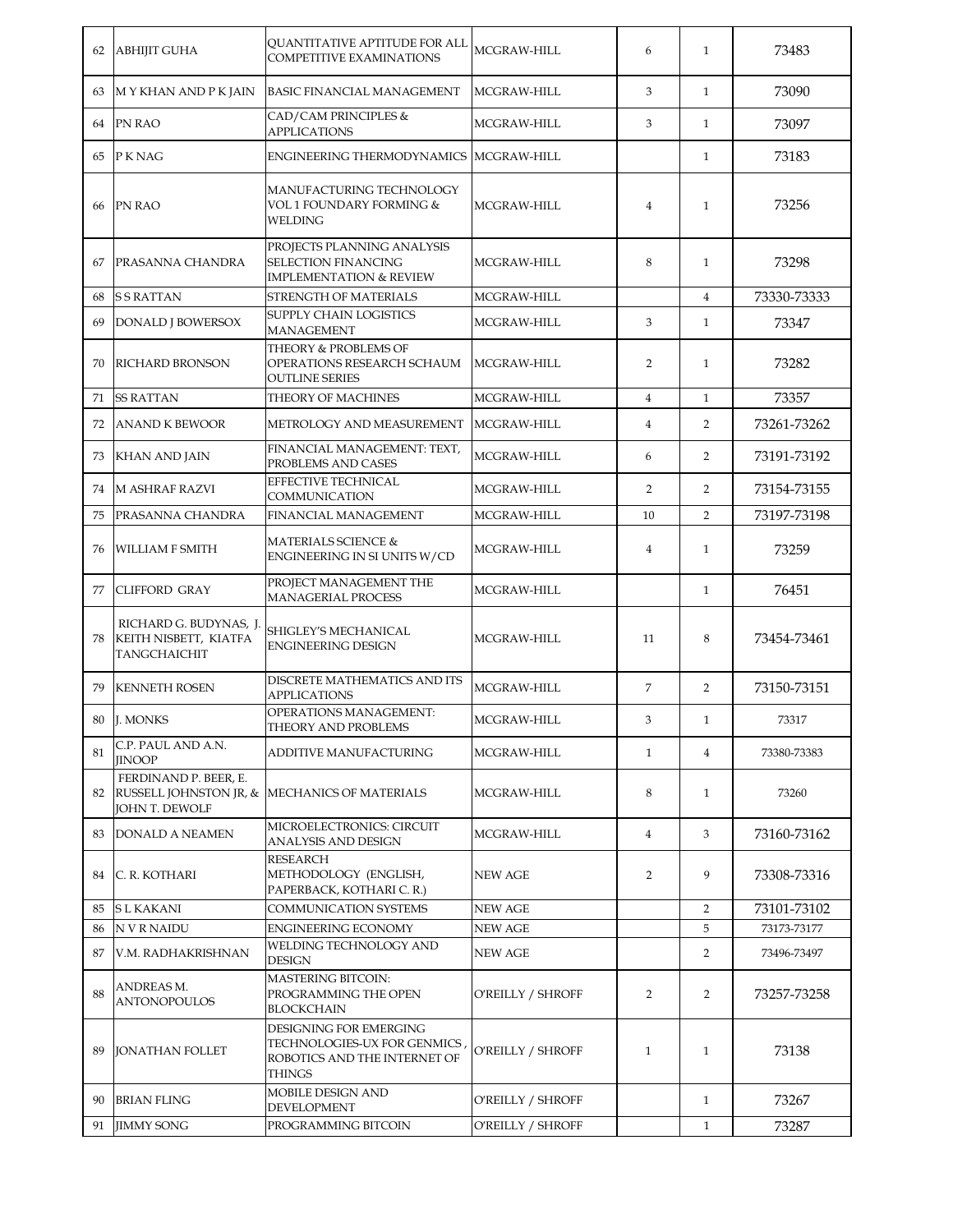| 92  | <b>JOEL GRUS</b>                                             | DATA SCIENCE FROM SCRATCH:<br>FIRST PRINCIPLES WITH PYTHON                                                                                   | O'REILLY / SHROFF |                | $\overline{2}$ | 73122-73123 |
|-----|--------------------------------------------------------------|----------------------------------------------------------------------------------------------------------------------------------------------|-------------------|----------------|----------------|-------------|
| 93  | <b>AURÉLIEN GÉRON</b>                                        | HANDS-ON MACHINE LEARNING<br>WITH SCIKIT-LEARN AND TENSOR<br>FLOW: CONCEPTS, TOOLS, AND<br>TECHNIQUES TO BUILD<br><b>INTELLIGENT SYSTEMS</b> | O'REILLY / SHROFF | $\mathbf{1}$   | $\overline{2}$ | 73210-73211 |
| 94  | Chris Griffith                                               | MOBILE APP DEVELOPMENT WITH<br>LINKMobile App Development with<br>Ionic                                                                      | O'REILLY / SHROFF |                | $\mathbf{1}$   | 73268       |
| 95  | <b>JENIFER TIDWELL</b>                                       | <b>DESIGNING INTERFACES</b>                                                                                                                  | O'REILLY / SHROFF | $\overline{2}$ | $\mathbf{1}$   | 73139       |
| 96  | ARSHDEEP BAGHA                                               | <b>INTERNET OF THINGS</b>                                                                                                                    | ORIENT BLACKSWAN  |                | $\overline{2}$ | 73499-73500 |
| 97  | <b>ADEL S SEDRA</b>                                          | MICROELECTRONIC CIRCUITS                                                                                                                     | <b>OXFORD</b>     |                | $\overline{4}$ | 73263-73266 |
| 98  | N. SUBRAMANIAN                                               | STEEL STRUCTURES: DESIGN AND<br>PRACTICE                                                                                                     | OXFORD            | 2010           | $\overline{2}$ | 73494-73495 |
| 99  | MEENAKSHI RAMAN<br>AND SANGEETA SHARM                        | TECHNICAL COMMUNICATION                                                                                                                      | OXFORD            |                | $\overline{2}$ | 73349-73350 |
|     | 100 C.S.P. OJHA                                              | <b>FLUID MECHANICS AND</b><br><b>MACHINERY</b>                                                                                               | <b>OXFORD</b>     |                | 3              | 73430-73432 |
|     | 101 D JOHNSON VICTOR                                         | <b>ESSENTIALS OF BRIDGE</b><br><b>ENGINEERING</b>                                                                                            | OXFORD            | 6              | 2              | 73184-73185 |
| 102 | N KRISHNA RAJU                                               | <b>DESIGN OF BRIDGES</b>                                                                                                                     | OXFORD            | 5              | 8              | 73128-73135 |
| 103 | <b>GOH CHENG LEONG</b>                                       | CERTIFICATE PHYSICAL AND<br>HUMAN GEOGRAPHY FOR UPSC<br>EXAM                                                                                 | <b>OXFORD</b>     |                | $\mathbf{1}$   | 73099       |
| 104 | PETER G HARRISON AND<br><b>NARESH M PATEL</b>                | PERFORMANCE MODELLING OF<br>COMMUNICATION NETWORKS<br>AND COMPUTER ARCHITECTURES                                                             | <b>PEARSON</b>    |                | $\mathbf{1}$   | 73480       |
|     | 105 VAN HORNE                                                | FINANCIAL MANAGEMENT AND<br>POLICY                                                                                                           | PEARSON           | 12             | $\mathbf{1}$   | 73196       |
| 106 | SUDEEP PASRICHA AND<br><b>NIKIL DUTT</b>                     | ON-CHIP COMMUNICATION<br>ARCHITECTURES: SYSTEM ON CHIP<br><b>INTERCONNECTS</b>                                                               | <b>PEARSON</b>    |                | $\mathbf{1}$   | 73281       |
| 107 | <b>TANEJA SHEETAL</b>                                        | PYTHON PROGRAMMING                                                                                                                           | <b>PEARSON</b>    |                | 3              | 73489-73491 |
| 108 | <b>TANEJA SHEETAL</b>                                        | PYTHON PROGRAMMING                                                                                                                           | PEARSON           |                | $\overline{2}$ | 73452-73453 |
| 109 | <b>TANENBAUM</b>                                             | MODERN OPERATING SYSTEM                                                                                                                      | PEARSON           |                | 5              | 73269-73273 |
|     | 110 RAMEZ ELMASRI                                            | FUNDAMENTAL DATABASE<br><b>SYSTEM</b>                                                                                                        | <b>PEARSON</b>    |                | $\overline{4}$ | 73204-73207 |
|     | 111 DALE.H.BESTER FIELD                                      | TOTAL QUALITY MANAGEMENT                                                                                                                     | PEARSON           | 5              | 4              | 73358-73361 |
|     | 112 ANIL K CHOPRA                                            | DYNAMICS OF STRUCTURES IN SI<br>UNITS                                                                                                        | <b>PEARSON</b>    | 5              | 2              | 73152-73153 |
|     | 113 BIPAN CHANDRA                                            | INDIA SINCE INDEPENDENCE                                                                                                                     | PENGUIN           |                | $\mathbf{1}$   | 73217       |
| 114 | JANAKIRAMAN, B, &<br>GOPAL, R. K                             | TOTAL QUALITY MANAGEMENT:<br>TEXT AND CASES                                                                                                  | PHI               |                | $\mathbf{1}$   | 73362       |
|     | 115 ANAND KUMAR                                              | SIGNAL AND SYSTEMS                                                                                                                           | PHI               |                | 5              | 73318-73322 |
|     | 116 KUMARESAN S                                              | LINEAR ALGEBRA GEOMETRIC<br><b>APPROACH</b>                                                                                                  | PHI               | $\mathbf{1}$   | $\mathbf{1}$   | 73235       |
|     | DIMITRI P. BERTSEKAS<br>117 AND ROBERT G.<br><b>GALLAGER</b> | DATA NETWORKS                                                                                                                                | PHI               | 2              | $\mathbf{1}$   | 73121       |
|     | 118 RAJARAMAN V                                              | FUNDAMENTALS OF COMPUTERS                                                                                                                    | PHI               | 6              | 5              | 73199-73203 |
| 119 | JAGADEESH T. R.,<br>JAYARAM M. A.                            | DESIGN OF BRIDGE STRUCTURES                                                                                                                  | PHI               | 3              | $\overline{4}$ | 73124-73127 |
|     | 120 NATARAJAN C                                              | <b>MATRIX METHODS OF</b><br>STRUCTURAL ANALYSIS: THEORY<br>AND PROBLEMS                                                                      | PHI               | 2014           | $\overline{2}$ | 73492-73493 |
|     | 121 ANAND KUMAR                                              | CONTROL SYSTEM                                                                                                                               | PHI               |                | 2              | 73403-73404 |
|     | 122 ANAND KUMAR                                              | NETWORK ANALYSIS AND<br><b>SYNTHESIS</b>                                                                                                     | PHI               |                | 5              | 73484-73488 |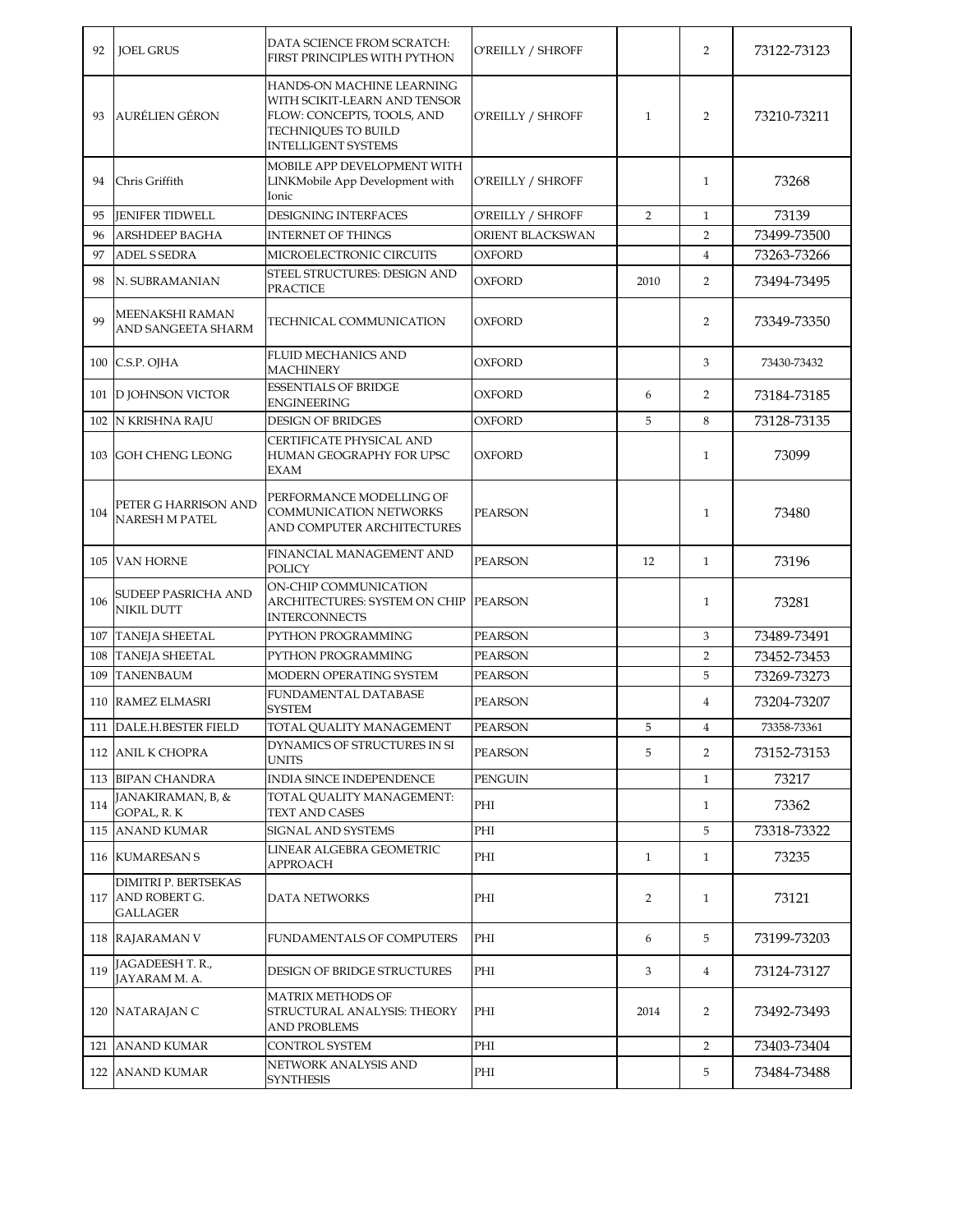| 123 | <b>ARVIND</b><br>NARAYANAN, JOSEPH<br>BONNEAU, EDWARD<br><b>FELTEN, ANDREW</b><br>MILLER, STEVEN<br><b>GOLDFEDER</b> | BITCOIN AND CRYPTOCURRENCY<br><b>TECHNOLOGIES: A</b><br>COMPREHENSIVE INTRODUCTION                                                                                           | PRINCETON UNIVERSITY<br><b>PRESS</b> | 2016           | $\mathbf{1}$   | 73469          |
|-----|----------------------------------------------------------------------------------------------------------------------|------------------------------------------------------------------------------------------------------------------------------------------------------------------------------|--------------------------------------|----------------|----------------|----------------|
|     | 124 P DAYARATNAM                                                                                                     | DESIGN OF STEEL STRUCTURE                                                                                                                                                    | <b>S CHAND</b>                       | 2012           | 2              | 73136-73137    |
| 125 | <b>SHETTY MS</b>                                                                                                     | CONCRETE TECHNOLOGY                                                                                                                                                          | <b>S CHAND</b>                       |                | 5              | 73111-73115    |
|     | 126 BHAVIKATTI                                                                                                       | STRENGTH OF MATERIALS                                                                                                                                                        | S CHAND (Vikas)                      |                | 10             | 73334-73343    |
|     | 127 MELANIE SWAN                                                                                                     | <b>BLOCK CHAIN</b>                                                                                                                                                           | <b>SHROFF</b>                        |                | $\overline{4}$ | 73399-73402    |
| 128 | <b>BILL LUBANOVIC</b>                                                                                                | <b>INTRODUCING PYTHON</b>                                                                                                                                                    | <b>SHROFF</b>                        |                | $\overline{4}$ | 73444-73447    |
|     | 129 SHARP ROBIN                                                                                                      | PRINCIPLES OF PROTOCOL DESIGN                                                                                                                                                | <b>SPRINGER</b>                      |                | $\mathbf{1}$   | 73478          |
|     | 130 GENTA, G                                                                                                         | DYNAMICS OF ROTATING SYSTEMS                                                                                                                                                 | <b>SPRINGER</b>                      | 3              | $\mathbf{1}$   | 73479          |
|     | CARLO VEZZOLI<br>(AUTHOR),<br>131 FABRIZIOCESCH IN<br>(AUTHOR), LILACOSANJO<br>(AUTHOR).                             | DESIGNING SUSTAINABLE ENERGY<br>FOR ALL: SUSTAINABLE PRODUCT-<br>SERVICE SYSTEM DESIGN APPLIED<br>TO DISTRIBUTED RENEWABLE<br><b>ENERGY (GREEN ENERGY AND</b><br>TECHNOLOGY) | <b>SPRINGER</b>                      | $\mathbf{1}$   | $\mathbf{1}$   | 73477          |
|     | <b>132 BISWANATH MUKHERJEE</b>                                                                                       | <b>OPTICAL WDM NETWORKS</b>                                                                                                                                                  | <b>SPRINGER</b>                      |                | $\mathbf{1}$   | 73283          |
| 133 | <b>JEAN-YVES LE BOUDEC</b><br><b>AND PATRICK THIRAN</b>                                                              | THE NETWORK CALCULUS: A<br>THEORY OF DETERMINISTIC<br>QUEUING SYSTEMS FOR THE<br><b>INTERNET</b>                                                                             | <b>SPRINGER</b>                      |                | $\mathbf{1}$   | 73473          |
|     | 134 CHRISTOPHER BISHOP                                                                                               | PATTERN RECOGNITION AND<br><b>MACHINE LEARNING</b>                                                                                                                           | <b>SPRINGER</b>                      | 2010           | $\mathbf{1}$   | 73284          |
|     | TREVOR HASTIE, ROBERT<br>135 TIBSHIRANI, JEROME H.<br><b>FRIEDMAN</b>                                                | THE ELEMENTS OF STATISTICAL<br>LEARNING: DATA MINING,<br><b>INFERENCE, AND PREDICTION</b>                                                                                    | <b>SPRINGER</b>                      | $\overline{2}$ | $\mathbf{1}$   | 73464          |
| 136 | IAN GIBSON, DAVID W.<br>ROSEN, BRENT STUCKER,                                                                        | ADDITIVE MANUFACTURING<br>TECHNOLOGIES: RAPID<br>PROTOTYPING TO<br>DIRECT DIGITAL MANUFACTURING                                                                              | <b>SPRINGER</b>                      | 2010           | $\mathbf{1}$   | 73384          |
|     | 137 TORIYA, H                                                                                                        | <b>3D MANUFACTURING</b><br><b>INNOVATION: REVOLUTIONARY</b><br><b>CHANGE IN JAPANESE</b><br>MANUFACTURING WITH DIGITAL<br><b>DATA</b>                                        | <b>SPRINGER</b>                      | 2008           | $\mathbf{1}$   | 73475          |
| 138 | L. LU, J. FUH AND Y.-S.<br><b>WONG</b>                                                                               | LASER-INDUCED MATERIALS AND<br>PROCESSES FOR RAPID<br>PROTOTYPING                                                                                                            | <b>SPRINGER</b>                      | 2001           | $\mathbf{1}$   | 73476          |
|     | 139 SCHULTZ                                                                                                          | REMOTE SENSING IN HYDROLOGY<br>AND WATER MANAGEMENT                                                                                                                          | <b>SPRINGER</b>                      |                | 1              | 73474          |
|     | 140 K.S. YADAV                                                                                                       | ADVANCED WELDING<br><b>TECHNOLOGY</b>                                                                                                                                        | <b>STANDARD BOOK</b><br><b>HOUSE</b> |                | 2              | 73035-73036    |
|     | 141 ARORA                                                                                                            | <b>SURVEYING VOL-1-2</b>                                                                                                                                                     | <b>STANDARD BOOK</b><br><b>HOUSE</b> |                | 5              | 73037-73046    |
|     | 142 K R GOPALAKRISHNA                                                                                                | ELEMENTS OF MECHANICAL<br><b>ENGINEERING</b>                                                                                                                                 | <b>SUBHAS</b>                        |                | 10             | 73163-73172    |
|     | 143 S P BASAVARAJU                                                                                                   | <b>ENGINEERING PHYSICS</b>                                                                                                                                                   | <b>SUBHASH</b>                       |                | 10             | 73048 TO 73057 |
|     | 144 CHANDRASHEKAR, KS                                                                                                | <b>ENGINEERING MATHEMATICS - 1</b>                                                                                                                                           | <b>SUDHA</b>                         |                | 5              | 73063-73067    |
|     | 145 CHANDRASHEKAR, KS                                                                                                | <b>ENGINEERING MATHEMATICS - 2</b>                                                                                                                                           | <b>SUDHA</b>                         |                | 5              | 73178-73182    |
|     | 146 CHANDRASHEKAR, KS                                                                                                | DISCRETE MATHEMATICAL<br>STRUCTURES : FOR THE THIRD<br><b>SEMESTER ENGINEERING COURSE</b><br>OF VTU                                                                          | <b>SUDHA</b>                         | 5              | 5              | 73145-73149    |
|     | 147 CHANDRASHEKAR, KS                                                                                                | <b>ENGINEERING MATHEMATICS - 3</b>                                                                                                                                           | <b>SUDHA</b>                         |                | 5              | 73363-73367    |